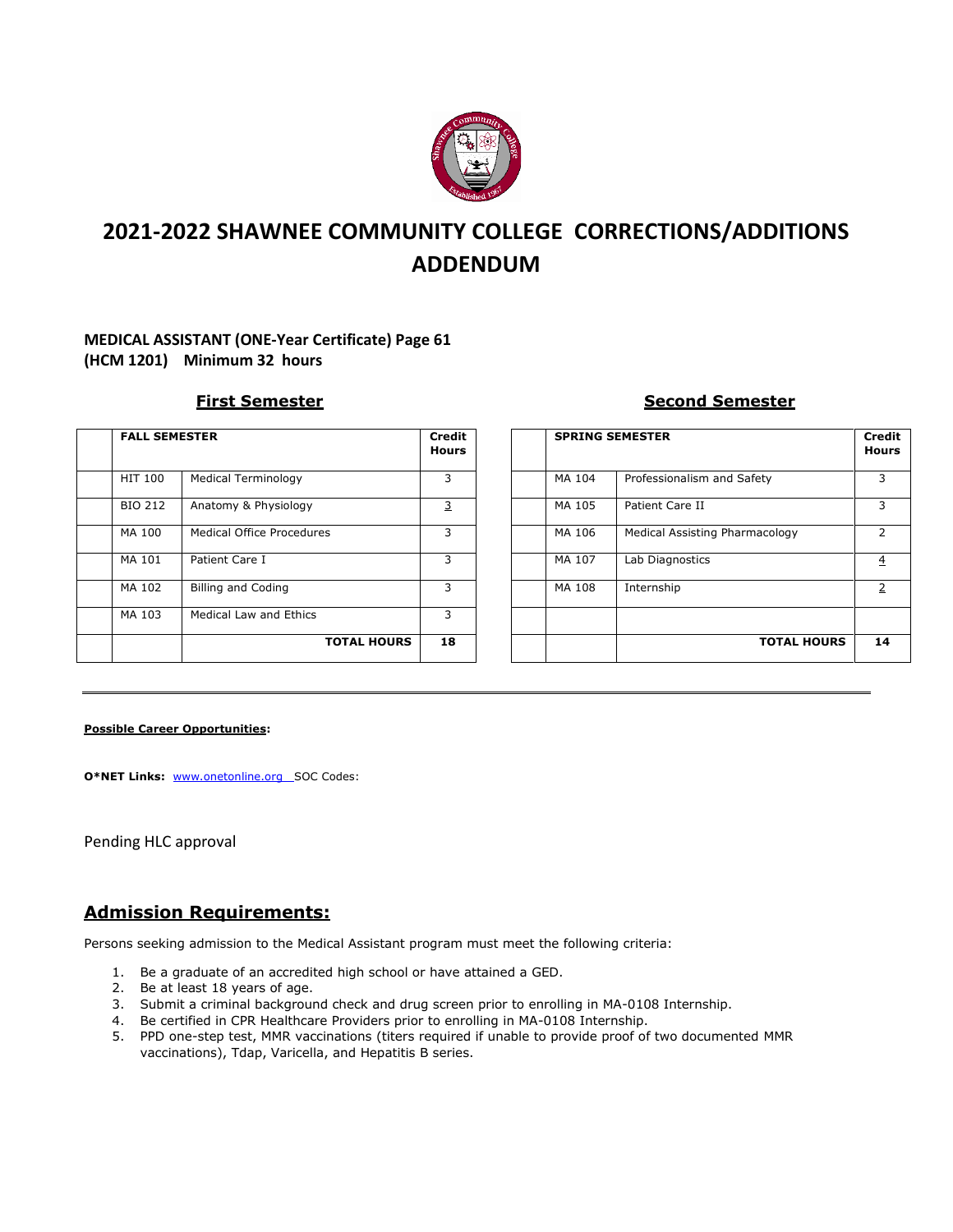| <b>COURSE NUMBER OR</b><br><b>PROGRAM NAME</b>             | <b>PAGE</b><br><b>NUMBER(S)</b> | <b>TYPE OF</b><br><b>CHANGE</b>                                 | <b>REVISION/CHANGE</b>                                                                                                                                                                                                                                                                                                                                                                                                                                                                                                                                                                                                                                                                                                                                                                                      | <b>EFFECTIVE</b><br><b>DATE</b> |
|------------------------------------------------------------|---------------------------------|-----------------------------------------------------------------|-------------------------------------------------------------------------------------------------------------------------------------------------------------------------------------------------------------------------------------------------------------------------------------------------------------------------------------------------------------------------------------------------------------------------------------------------------------------------------------------------------------------------------------------------------------------------------------------------------------------------------------------------------------------------------------------------------------------------------------------------------------------------------------------------------------|---------------------------------|
| TDR 167 Truck<br><b>Driver/CDL Refresher</b><br>By Request | 158                             | Re-Added                                                        | This course is designed to evaluate<br>abilities of persons who possess current<br>commercial driver's license and to<br>provide additional training if necessary.<br>Credit: .5 hours - One lab hour per                                                                                                                                                                                                                                                                                                                                                                                                                                                                                                                                                                                                   | 8/2021                          |
|                                                            |                                 |                                                                 | week.<br>Prerequisites(s): Must possess current<br>CDL and DOT physical                                                                                                                                                                                                                                                                                                                                                                                                                                                                                                                                                                                                                                                                                                                                     |                                 |
| <b>CHE 114 INORGANIC</b><br><b>CHEMISTRY I</b>             | 107                             | Wrong<br>course<br>description in<br>new catalog<br>& Colleague | This course is designed for persons<br>interested in any of the sciences,<br>including engineering, pre-medical and<br>pre-dental. This is the first part of a<br>two-semester inorganic chemistry<br>sequence. This course includes lab<br>experiments and lecture topics that<br>cover the following concepts: atomic<br>structure; chemical and physical<br>characteristics of compounds; chemical<br>bonding; types of chemical reactions;<br>quantities in chemical reactions; and<br>the relationship between the periodic<br>table and the properties of elements.<br>Credit: 5 hours - Four lecture and two<br>lab hours per week.<br>Prerequisite(s): : CHE 111- Inorganic,<br>Organic & Biochemistry I and MAT 043-<br>Intermediate Algebra or satisfactory<br>high school equivalences for both. | 8/2021                          |
| <b>CHE 115</b><br><b>INORGANIC</b><br><b>CHEMISTRY II</b>  | 107                             | Wrong<br>course<br>description in<br>new catalog<br>& Colleague | This course is the second semester of a<br>two-semester inorganic chemistry<br>course. The course includes lab<br>experiments and lecture topics that<br>cover the following topics"<br>characteristics of gases, liquids and<br>solids; solutions and colligative<br>properties; reaction rates and<br>equilibrium; acid and base chemistry;<br>oxidation-reduction and voltaic cells;<br>and nuclear chemistry<br><b>Credit:</b> : 5 hours - Four lecture and two<br>lab hours per week                                                                                                                                                                                                                                                                                                                   |                                 |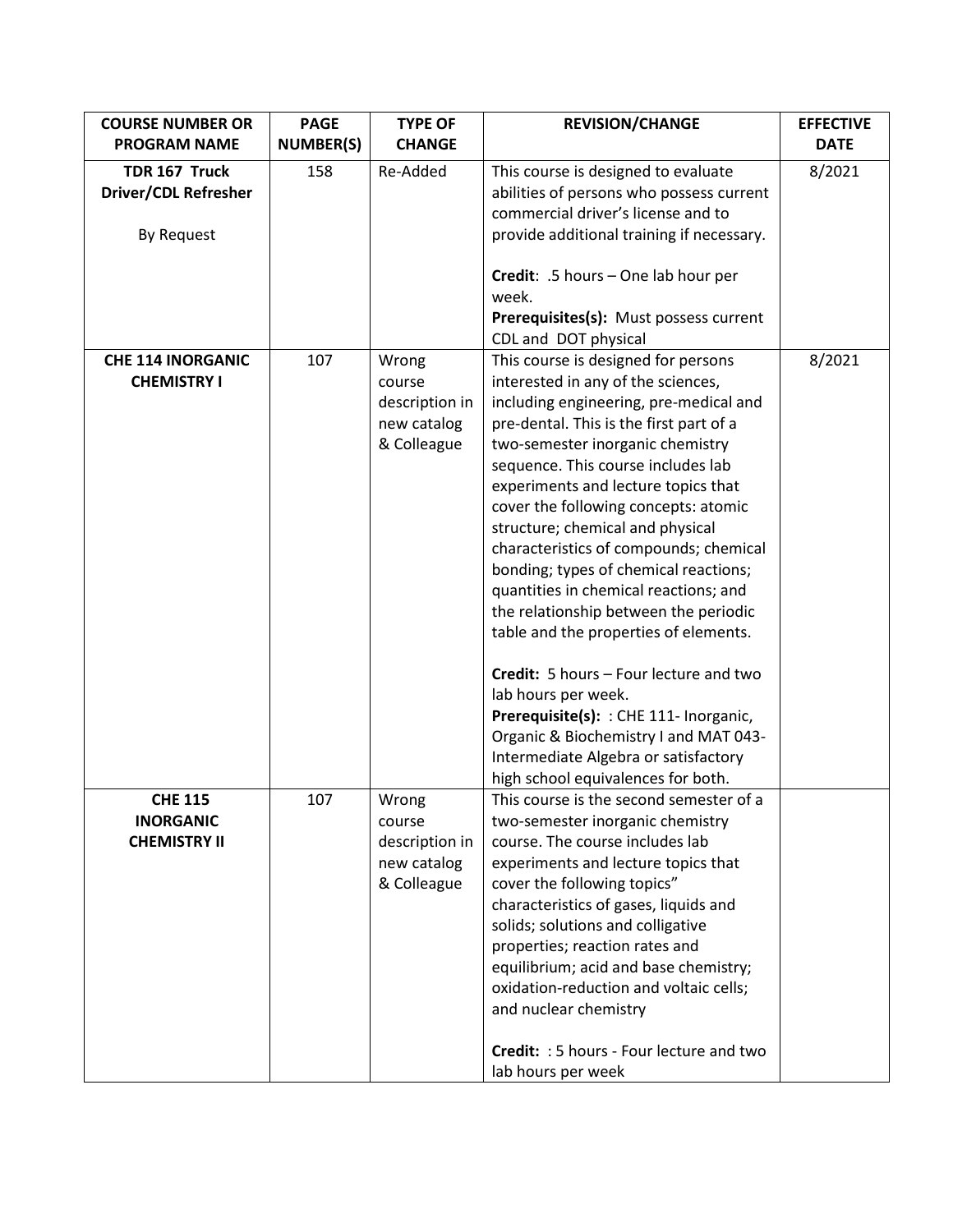|                                                    |     |                   | Prerequisite(s): CHE 114-Inorganic                                               |           |
|----------------------------------------------------|-----|-------------------|----------------------------------------------------------------------------------|-----------|
|                                                    |     |                   | Chemistry and MAT 116-College                                                    |           |
|                                                    |     |                   | Algebra or consent of instructor.                                                |           |
| <b>BIO 221 ANATOMY</b>                             | 102 | New Course        | This course is the first part of a two-                                          | 8/2021    |
| <b>AND PHYSIOLOGY I</b>                            |     | Description       | semester anatomy and physiology class.                                           |           |
|                                                    |     |                   | This portion provides an overview of                                             |           |
|                                                    |     |                   | cytology, histology, and organ systems                                           |           |
|                                                    |     |                   | (integumentary, muscular, skeletal and                                           |           |
|                                                    |     |                   | nervous). Lecture topics are correlated                                          |           |
|                                                    |     |                   | with laboratory activities including                                             |           |
|                                                    |     |                   | anatomical models and vertebrate                                                 |           |
|                                                    |     |                   | dissection.                                                                      |           |
|                                                    |     |                   |                                                                                  |           |
|                                                    |     |                   | Semesters offered: Fall/Spring/Summer                                            |           |
|                                                    |     |                   | Prerequisites: BIO 115 with a minimum                                            |           |
|                                                    |     |                   | grade of C or higher.                                                            |           |
|                                                    |     |                   | Credit Hours: Four (4) credit hours (3                                           |           |
|                                                    |     | <b>New Course</b> | lecture and 2 lab hours per week)                                                |           |
| <b>BIO 222 ANATOMY</b><br><b>AND PHYSIOLOGY II</b> | 102 |                   | This course is the second in a two-part<br>series covering gross and microscopic |           |
|                                                    |     | Description       | structures of the human body and basic                                           |           |
|                                                    |     |                   |                                                                                  |           |
|                                                    |     |                   | understanding of physiological                                                   |           |
|                                                    |     |                   | mechanisms. This course specifically                                             |           |
|                                                    |     |                   | covers the following systems:                                                    |           |
|                                                    |     |                   | endocrine, cardiovascular, immune,                                               |           |
|                                                    |     |                   | lymphatic, respiratory, digestive,                                               |           |
|                                                    |     |                   | urinary, and reproductive. Emphasis is                                           |           |
|                                                    |     |                   | placed on interrelationships among                                               |           |
|                                                    |     |                   | systems and regulation of physiological                                          |           |
|                                                    |     |                   | functions involved in maintaining                                                |           |
|                                                    |     |                   | homeostasis. The lab portion of the                                              |           |
|                                                    |     |                   | course provides learning experiences                                             |           |
|                                                    |     |                   | for the exploration of class topics and                                          |           |
|                                                    |     |                   | how they relate to health and wellness                                           |           |
|                                                    |     |                   | of the human organism. This course is                                            |           |
|                                                    |     |                   | intended for those that plan to major in                                         |           |
|                                                    |     |                   | an allied health career.                                                         |           |
|                                                    |     |                   | Semester offered: Fall/Spring                                                    |           |
|                                                    |     |                   | Prerequisites: BIO 221 with a minimum                                            |           |
|                                                    |     |                   | grade of C or higher.                                                            |           |
|                                                    |     |                   | Credit Hours: Four (4) credit hours (3                                           |           |
|                                                    |     |                   | lecture and 2 lab hours per week)                                                |           |
| <b>Medical Lab</b>                                 | 83  | Curriculum        | Replace BIO 210 and BIO 215 with BIO                                             | 2021-2022 |
| <b>Technologist (MLT</b>                           |     | Guide             | 221 and BIO 222                                                                  | Catalog   |
| 2204)                                              |     | Change            |                                                                                  |           |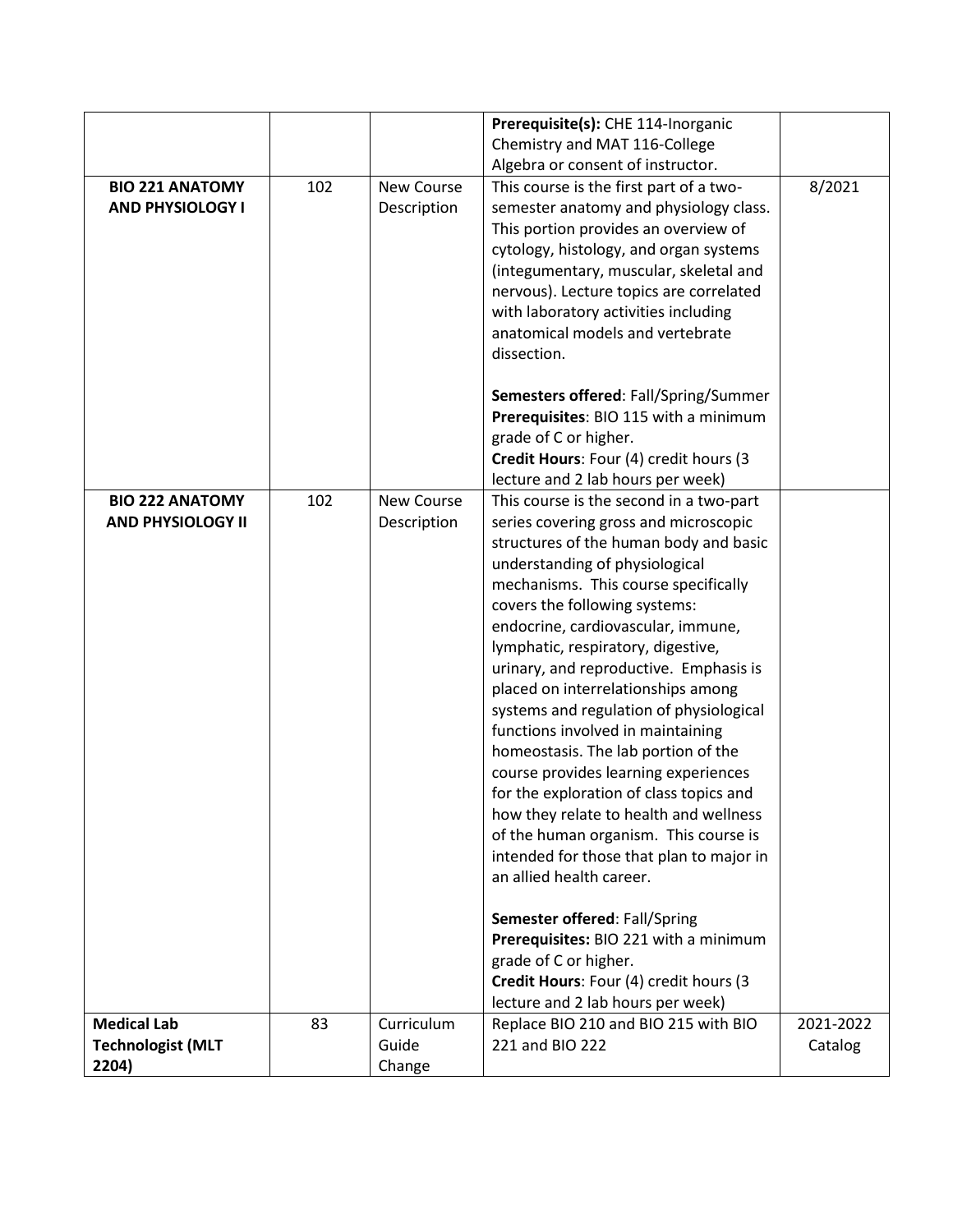| <b>Occupational Therapy</b><br>Asistant (OTA2237) | 84  | Curriculum<br>Guide | Replace BIO 215 with BIO 222                  | 2021-2022<br>Catalog |
|---------------------------------------------------|-----|---------------------|-----------------------------------------------|----------------------|
|                                                   |     | Change              |                                               |                      |
| <b>Surgical Technology</b>                        | 85  | Curriculum          | Surgical Technology went from a one-          | 2021-2022            |
| (ORT 5199)                                        |     | Guide               | year to a two-year program effective          | Catalog              |
|                                                   |     | Change              | <b>Fall 2021</b>                              |                      |
| <b>Engine</b>                                     | 100 | Change in           | Changed from Fall to Spring Semester          | 2021-2022            |
| <b>Performance/Comp II</b>                        |     | semester            |                                               | Catalog              |
| (AUT 0230)                                        |     | offered             |                                               |                      |
| <b>Leadership Principles</b>                      | 102 | Change in           | Changed from Fall to Spring Semester          | 2021-2022            |
| (BUS 0112)                                        |     | semester            |                                               | Catalog              |
|                                                   |     | offered             |                                               |                      |
| <b>Occupational Therapy</b>                       | 84  | Telephone           | <b>Accreditation Council for Occupational</b> | 2021-2022            |
| <b>Assistant</b>                                  |     | Number              | <b>Therapy Education</b>                      | Catalog              |
|                                                   |     | Change              | 301-652-6611                                  |                      |
| <b>Introduction to Social</b>                     | 154 | Curriculum          | Remove prerequisite courses ENG-0047          | 2021-2022            |
| <b>Work (SW-0121)</b>                             |     | Guide               | and ENG-0048 from SW-0121-                    | Catalog              |
|                                                   |     | Change              | Introduction to Social Work                   |                      |

# **BASIC HEATING AND AIR CONDITIONING (LESS-THAN-ONE-YEAR Certificate) Page 76 (HAC 2233) Minimum 29 hours**

| <b>FALL SEMESTER</b> |                                 | <b>Credit</b><br><b>Hours</b> |
|----------------------|---------------------------------|-------------------------------|
| <b>BEL 161</b>       | <b>Basic Electricity I</b>      |                               |
| <b>HAC 160</b>       | Air Conditioning I              |                               |
| <b>HAC 111</b>       | <b>Basic Sheet Metal Layout</b> |                               |
| <b>HEA 160</b>       | Heating I                       |                               |
| <b>ENG 111</b>       | <b>English Composition I</b>    |                               |
|                      | <b>TOTAL HOURS</b>              | 15                            |

| <b>FALL SEMESTER</b> |                                 | <b>Credit</b><br><b>Hours</b> |  |  | <b>SPRING SEMESTER</b> |                              |  |
|----------------------|---------------------------------|-------------------------------|--|--|------------------------|------------------------------|--|
| <b>BEL 161</b>       | <b>Basic Electricity I</b>      |                               |  |  | <b>BEL 162</b>         | <b>Basic Electricity II</b>  |  |
| <b>HAC 160</b>       | Air Conditioning I              |                               |  |  | <b>OSH 102</b>         | <b>OSHA General Industry</b> |  |
| <b>HAC 111</b>       | <b>Basic Sheet Metal Layout</b> |                               |  |  | <b>HAC 260</b>         | Air Conditioning II          |  |
| <b>HEA 160</b>       | Heating I                       |                               |  |  | <b>HAC 211</b>         | Advanced Sheet Metal Layout  |  |
| <b>ENG 111</b>       | English Composition I           |                               |  |  | <b>HEA 260</b>         | Heating II                   |  |
|                      | <b>TOTAL HOURS</b>              | 15                            |  |  |                        | <b>TOTAL HOURS</b>           |  |

# **HEATING/VENTILATION/ AC/REFRIGERATION (HVACR) (AAS Degree) Page 76 (HAC 2236)**

| <b>FALL SEMESTER</b> |                                 | Credit<br><b>Hours</b> |
|----------------------|---------------------------------|------------------------|
| <b>BEL 161</b>       | <b>Basic Electricity I</b>      |                        |
| <b>HAC 160</b>       | Air Conditioning I              |                        |
| <b>HAC 111</b>       | <b>Basic Sheet Metal Layout</b> |                        |
| <b>HEA 160</b>       | Heating I                       |                        |
| <b>ENG 111</b>       | English Composition I           |                        |
|                      | <b>TOTAL HOURS</b>              | 15                     |

| <b>FALL SEMESTER</b> |                          | <b>Credit</b><br><b>Hours</b> |  | <b>FALL SEMESTER</b> |                                          | <b>Credit</b><br><b>Hours</b> |
|----------------------|--------------------------|-------------------------------|--|----------------------|------------------------------------------|-------------------------------|
| <b>BEL 161</b>       | Basic Electricity I      |                               |  | COM 111              | <b>Business Computer Systems</b>         |                               |
| HAC 160              | Air Conditioning I       |                               |  | <b>HAC 130</b>       | Commercial Refrigeration I               |                               |
| <b>HAC 111</b>       | Basic Sheet Metal Layout |                               |  | <b>HAC 113</b>       | <b>Electrical Controls and Circuitry</b> |                               |
| <b>HEA 160</b>       | Heating I                |                               |  | <b>HAC 220</b>       | Installation of HVAC Systems             |                               |
| <b>ENG 111</b>       | English Composition I    |                               |  | MAT 110              | <b>General Education Mathematics</b>     |                               |
|                      | <b>TOTAL HOURS</b>       | 15                            |  |                      | <b>TOTAL HOURS</b>                       | 17                            |

| <b>SPRING SEMESTER</b><br>Credit<br>Hours |                             |  |  |
|-------------------------------------------|-----------------------------|--|--|
| <b>RFI 162</b>                            | <b>Basic Electricity II</b> |  |  |

| SPRING SEMESTER   |                      | Credit<br>Hours |  |  | Credit<br>Hours |                          |  |
|-------------------|----------------------|-----------------|--|--|-----------------|--------------------------|--|
| <b>BEL</b><br>162 | Basic Electricity II |                 |  |  | HAC             | Advanced Heating Systems |  |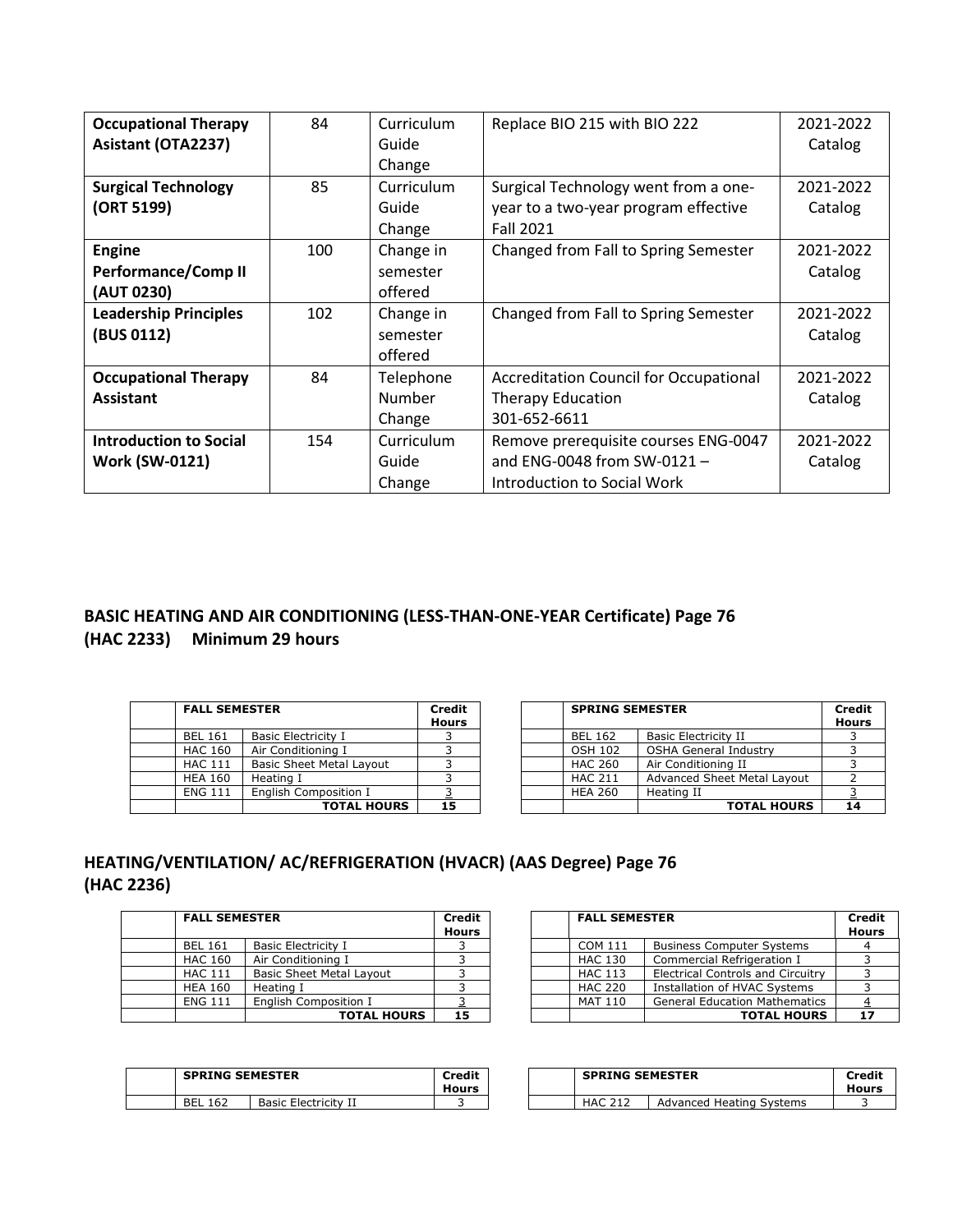|                | <b>TOTAL HOURS</b>           | 14 |  |                | <b>TOTAL HOUR</b>                                    |
|----------------|------------------------------|----|--|----------------|------------------------------------------------------|
| <b>HEA 260</b> | Heating II                   |    |  | <b>SPC 111</b> | Speech                                               |
| <b>HAC 211</b> | Advanced Sheet Metal Lavout  |    |  | <b>PSY 211</b> | Introduction to Psychology                           |
| <b>HAC 260</b> | Air Conditioning II          |    |  | HAC 230        | Commercial Refrigeration II                          |
| <b>OSH 102</b> | <b>OSHA General Industry</b> |    |  | <b>HAC 213</b> | <b>Advanced Electrical Controls</b><br>and Circuitry |

|                | <b>TOTAL HOURS</b>           | 14 |  |                | <b>TOTAL HOURS</b>           |  |
|----------------|------------------------------|----|--|----------------|------------------------------|--|
| <b>HEA 260</b> | Heating II                   |    |  | <b>SPC 111</b> | Speech                       |  |
| <b>HAC 211</b> | Advanced Sheet Metal Layout  |    |  | <b>PSY 211</b> | Introduction to Psychology   |  |
| HAC 260        | Air Conditioning II          |    |  | HAC 230        | Commercial Refrigeration II  |  |
|                |                              |    |  |                | and Circuitry                |  |
| OSH 102        | <b>OSHA General Industry</b> |    |  | <b>HAC 213</b> | Advanced Electrical Controls |  |
|                |                              |    |  |                |                              |  |

| <b>SECTION</b>           | <b>PAGE</b>       | <b>TYPE OF</b> | <b>ADDITION</b>      | <b>EFFECTIVE</b> |
|--------------------------|-------------------|----------------|----------------------|------------------|
|                          | <b>NUMBER (S)</b> | <b>CHANGE</b>  |                      | <b>DATE</b>      |
| <b>Shawnee Community</b> | 10                | Last Day to    | 8-Week June 10       | 6/17/2021        |
| College 2021-2022        |                   | Drop with      | First 4-Week June 6  |                  |
| Academic Calendar        |                   | Refund         | Second 4-Week July 5 |                  |
| <b>Shawnee Community</b> | 10                | Last Day to    | June 29              | 6/21/2021        |
| College 2021-2022        |                   | Drip without   |                      |                  |
| Academic Calendar        |                   | Financial      |                      |                  |
|                          |                   | Penalty        |                      |                  |
|                          |                   |                |                      |                  |

# **MEDICAL LAB TECHNOLOGIST (AAS Degree) Page 83 (MLT 2204)**

# **First Year Second Year**

| <b>FALL SEMESTER</b> | Credit<br><b>Hours</b>                   | <b>FALL SEMESTER</b> |                |                                                             |
|----------------------|------------------------------------------|----------------------|----------------|-------------------------------------------------------------|
| <b>BIO 221</b>       | Anatomy and Physiology I *               |                      | <b>MLT 223</b> | Immunohematology (first 10<br>$1/2$ weeks)                  |
| CHE 111              | Inorganic, Organic and<br>Biochemistry I |                      | <b>MLT 228</b> | Hematology and Hemostasis<br>(first $10 \frac{1}{2}$ weeks) |
| *MAT 116             | College Algebra                          |                      | <b>MLT 251</b> | Clinical Rotation I (last 6 1/2<br>weeks)                   |
| <b>MLT 120</b>       | Intro to Clinical Laboratory             |                      |                | <b>TOTAL HOURS</b>                                          |
|                      | <b>TOTAL HOURS</b>                       | 15                   |                |                                                             |

| <b>SPRING SEMESTER</b> |                                           | Credit<br><b>Hours</b> |  | <b>SPRING SEMESTER</b> |                                                                 |
|------------------------|-------------------------------------------|------------------------|--|------------------------|-----------------------------------------------------------------|
| <b>BIO 222</b>         | Anatomy and Physiology II                 |                        |  | <b>MLT 225</b>         | <b>Clinical Chemistry</b><br>(first $10 \frac{1}{2}$ weeks)     |
| <b>BIO 218</b>         | Intro to Microbiology                     |                        |  | <b>MLT 229</b>         | Applied Clinical Microbiology<br>(first $10 \frac{1}{2}$ weeks) |
| CHE 113                | Inorganic, Organic and<br>Biochemistry II |                        |  | <b>MLT 252</b>         | <b>Clinical Rotation II</b><br>$last 6 1/2 weeks)$              |

# **FALL SEMESTER**

| <b>FALL SEMESTER</b> |                                          | Credit<br><b>Hours</b> |  | <b>FALL SEMESTER</b> |                                                             | Credit<br><b>Hours</b> |
|----------------------|------------------------------------------|------------------------|--|----------------------|-------------------------------------------------------------|------------------------|
| BIO 221              | Anatomy and Physiology I *               | 4                      |  | <b>MLT 223</b>       | Immunohematology (first 10<br>$\frac{1}{2}$ weeks)          | 4                      |
| CHE 111              | Inorganic, Organic and<br>Biochemistry I |                        |  | <b>MLT 228</b>       | Hematology and Hemostasis<br>(first $10 \frac{1}{2}$ weeks) |                        |
| *MAT 116             | College Algebra                          | 4                      |  | <b>MLT 251</b>       | Clinical Rotation I (last 6 1/2<br>weeks)                   |                        |
| MLT 120              | Intro to Clinical Laboratory             |                        |  |                      | <b>TOTAL HOURS</b>                                          | 12                     |
|                      |                                          |                        |  |                      |                                                             |                        |

| edit<br>urs |  | <b>SPRING SEMESTER</b> |                                                                 | Credit<br><b>Hours</b> |
|-------------|--|------------------------|-----------------------------------------------------------------|------------------------|
| 4           |  | <b>MLT 225</b>         | <b>Clinical Chemistry</b><br>(first $10 \frac{1}{2}$ weeks)     |                        |
| 4           |  | <b>MLT 229</b>         | Applied Clinical Microbiology<br>(first $10 \frac{1}{2}$ weeks) |                        |
| 4           |  | <b>MLT 252</b>         | <b>Clinical Rotation II</b><br>$last 6 1/2 weeks)$              |                        |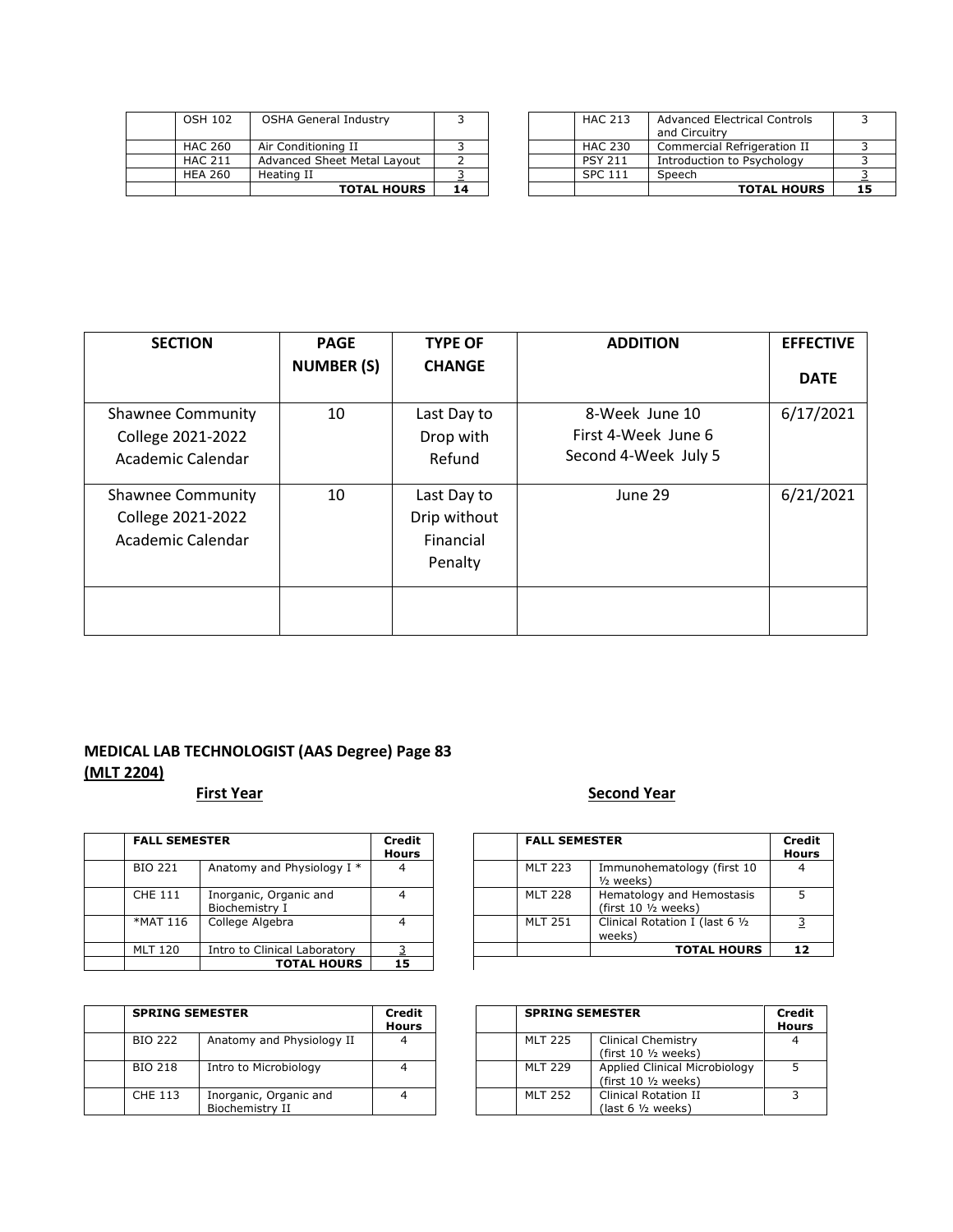| <b>MLT 121</b> | Serology<br>(second eight weeks)           |     |
|----------------|--------------------------------------------|-----|
| MIT 122        | Clinical Microscopy<br>(first eight weeks) | 1.5 |
| MIT 123        | Intro to Phlebotomy                        |     |
|                | <b>TOTAL HOURS</b>                         | 18  |

| 1.5 |  | <b>PSY 211</b> | Intro to Psychology |    |
|-----|--|----------------|---------------------|----|
| 1.5 |  |                | <b>TOTAL HOURS</b>  | 15 |

| <b>SUMMER SEMESTER</b> |                       | Credit<br><b>Hours</b> |
|------------------------|-----------------------|------------------------|
| <b>ENG 111</b>         | English Composition I |                        |
| SPC 111                | Speech                |                        |
|                        | <b>TOTAL HOURS</b>    | 6                      |

\*Prerequisite course BIO 115 Human Biology

#### **OCCUPATIONAL THERAPY ASSISTANT (AAS Degree) Page 84**

ewheeler@siccm.com

**(OTA 2237) Minimum 70 hours** Elizabeth Wheeler| (618) 942-6902 |

#### **Accreditation Council for Occupational Therapy Education (ACOTE) of the American Occupational Therapy Association (AOTA) 6116 Executive Boulevard, Suite 200 North Bethesda, MD 20852-4929 301-652-2682 – accred@aota.org**

| <b>FALL SEMESTER</b> |                                     | Credit<br><b>Hours</b> |  | <b>FALL SEMESTER</b> |                                                    |
|----------------------|-------------------------------------|------------------------|--|----------------------|----------------------------------------------------|
| <b>ENG 111</b>       | English Composition I               | 3                      |  | <b>OTA 200</b>       | Psychosocial Therapy<br>and Practice               |
| <b>HIT 100</b>       | Medical Terminology                 | 3                      |  | OTA 205              | OT in Pediatrics                                   |
| <b>OTA 100</b>       | Intro to Occupational<br>Therapy    | $\overline{2}$         |  | OTA 230              | <b>Clinical Rotation II</b>                        |
| OTA 110              | Clinical Observation                | $\mathcal{P}$          |  | <b>OTA 231</b>       | Occupational Therapy<br>Theory II                  |
| <b>OTA 131</b>       | Disease and Impact on<br>Occupation | 3                      |  | <b>OTA 232</b>       | Aging and Impact on<br>Occupational<br>Performance |
| <b>OTA 132</b>       | Occupational<br>Development         |                        |  | <b>PSY 218</b>       | Child Psychology                                   |
| <b>OTA 210</b>       | Occupational Therapy<br>Theory I    | 4                      |  |                      | <b>TOTAL HOUR</b>                                  |
|                      | <b>TOTAL HOURS</b>                  | 18                     |  |                      |                                                    |

| <b>SPRING SEMESTER</b> |                                                         | <b>Credit</b><br><b>Hours</b> |              | <b>SPRING</b>        |
|------------------------|---------------------------------------------------------|-------------------------------|--------------|----------------------|
| <b>BIO 222</b>         | Anatomy and Physiology<br>TT*                           |                               |              | ***OTA<br>217        |
| OTA 112                | Activities of Daily Living                              | 3                             |              | $***$ OTA<br>218     |
| <b>OTA 120</b>         | Occupational Therapeutic<br>Media                       | 3                             |              | <b>OTA 250</b>       |
| <b>OTA 122</b>         | OT Group Process                                        | 2                             |              |                      |
| OTA 133                | Clinical Rotation I                                     |                               |              |                      |
| OTA 134                | Occupational Therapy in<br><b>Physical Disabilities</b> | 3                             | Physiology I | *Pre-requisite cours |

#### **First year Second Year**

| <b>FALL SEMESTER</b> |                                     | <b>Credit</b><br><b>Hours</b> |  | <b>FALL SEMESTER</b> |                                                    | Credit<br><b>Hours</b> |
|----------------------|-------------------------------------|-------------------------------|--|----------------------|----------------------------------------------------|------------------------|
| <b>ENG 111</b>       | English Composition I               | 3                             |  | <b>OTA 200</b>       | Psychosocial Therapy<br>and Practice               | 3.                     |
| HIT 100              | <b>Medical Terminology</b>          | 3                             |  | <b>OTA 205</b>       | OT in Pediatrics                                   | 4                      |
| OTA 100              | Intro to Occupational<br>Therapy    | $\mathcal{P}$                 |  | OTA 230              | <b>Clinical Rotation II</b>                        | $\mathcal{P}$          |
| OTA 110              | Clinical Observation                | $\mathcal{P}$                 |  | <b>OTA 231</b>       | Occupational Therapy<br>Theory II                  | 1.5                    |
| OTA 131              | Disease and Impact on<br>Occupation | 3                             |  | OTA 232              | Aging and Impact on<br>Occupational<br>Performance | 1.5                    |
| OTA 132              | Occupational<br>Development         |                               |  | <b>PSY 218</b>       | Child Psychology                                   | 3                      |
| OTA 210              | Occupational Therapy<br>Theory I    | 4                             |  |                      | <b>TOTAL HOURS</b>                                 | 15                     |
|                      |                                     |                               |  |                      |                                                    |                        |

| <b>SPRING SEMESTER</b> |                                   | <b>Credit</b><br><b>Hours</b> |  | <b>SPRING SEMESTER</b> |                         | <b>Credit</b><br><b>Hours</b> |
|------------------------|-----------------------------------|-------------------------------|--|------------------------|-------------------------|-------------------------------|
| BIO 222                | Anatomy and Physiology<br>II*     |                               |  | $***$ OTA<br>217       | Fieldwork Experience I  | 4.5                           |
| OTA 112                | Activities of Daily Living        | 3                             |  | ***OTA<br>218          | Fieldwork Experience II | 4.5                           |
| OTA 120                | Occupational Therapeutic<br>Media | っ                             |  | OTA 250                | OT Administration       | ∍                             |
| OTA 122                | OT Group Process                  |                               |  |                        | <b>TOTAL HOURS</b>      | 12                            |
|                        |                                   |                               |  |                        |                         |                               |

\*Pre-requisite courses: BIO 115-Human Biology and BIO 221-Anatomy and Physiology I.

\*\*Individual campuses may require prerequisites for Anatomy and/or Physiology.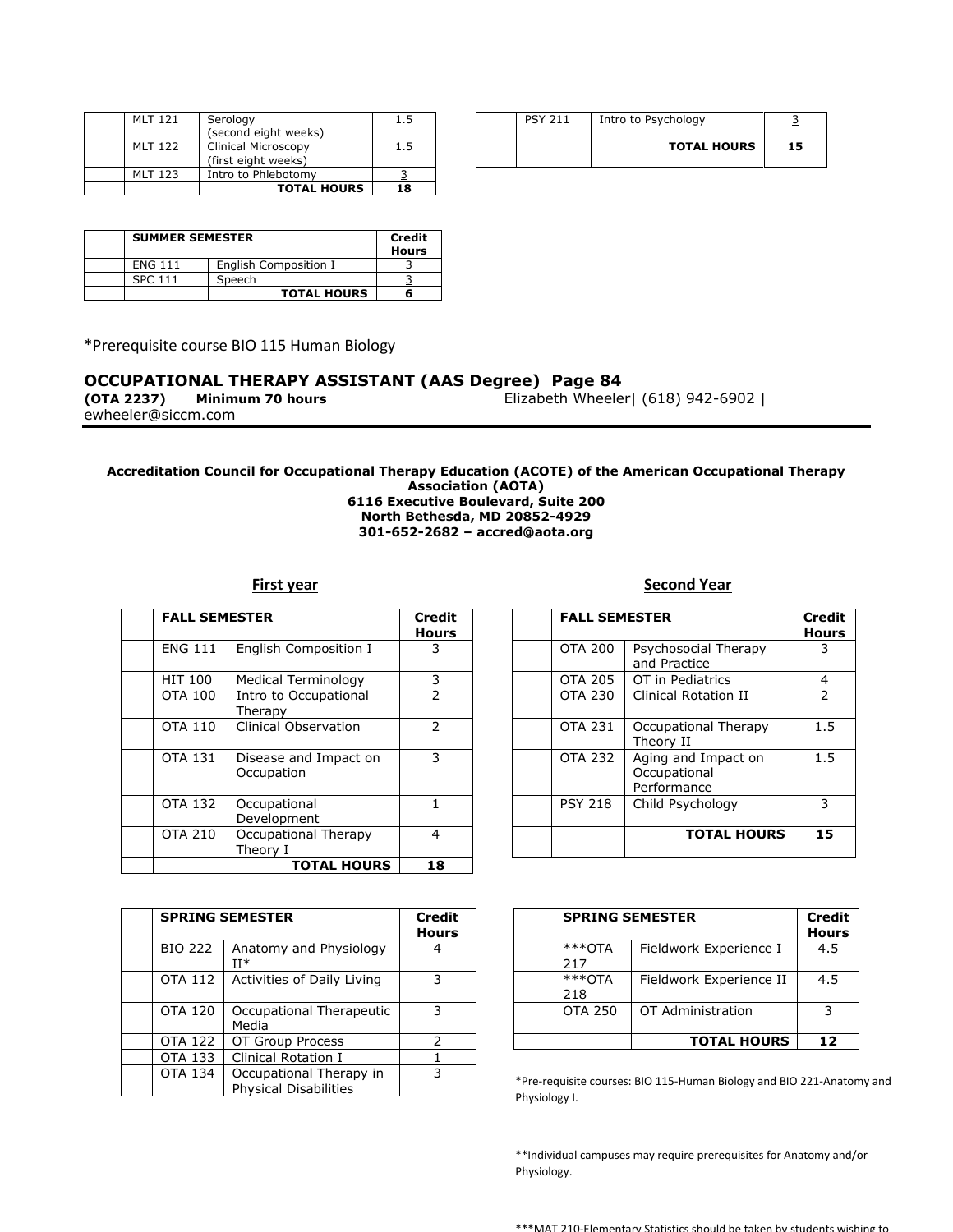| <b>PSY 211</b> | Introduction to<br>Psychology |    |
|----------------|-------------------------------|----|
|                | <b>TOTAL HOURS</b>            | 19 |

#### **Surgical Technology (AAS Degree) Page 85 ORT 5199**

# **First Year**

| <b>FALL SEMESTER</b> |                                  |    |
|----------------------|----------------------------------|----|
| <b>STP 121</b>       | Introduction to ST               | っ  |
| <b>HIT 100</b>       | Medical Terminology              |    |
| <b>BIO 221</b>       | Anatomy and Physiology I *       |    |
| <b>MAT 122</b>       | <b>Applied Basic Mathematics</b> | っ  |
|                      | <b>TOTAL HOURS</b>               | 13 |

| <b>SPRING SEMESTER</b> |                                     |    |
|------------------------|-------------------------------------|----|
| <b>STP 122</b>         | Principles and Practices            |    |
| <b>STP 127</b>         | Pharmacology for Health Professions |    |
| <b>BIO 222</b>         | Anatomy and Physiology II           |    |
|                        |                                     |    |
|                        | <b>TOTAL HOURS</b>                  | 14 |

| <b>SUMMER SEMESTER</b> |                            |     |  |
|------------------------|----------------------------|-----|--|
| <b>STP 123</b>         | Surgical Procedures I      |     |  |
| <b>STP 125</b>         | Clinical Rotation I        | 2.5 |  |
| <b>ENG 111</b>         | <b>English Composition</b> |     |  |
|                        | <b>TOTAL HOURS</b>         | 8.5 |  |

# **Second Year**

| <b>FALL SEMESTER</b> |                              | <b>Credit</b><br><b>Hours</b> |
|----------------------|------------------------------|-------------------------------|
| <b>STP 225</b>       | Surgical Procedures II       |                               |
| <b>STP 226</b>       | Clinical Rotation II         |                               |
| <b>BIO 218</b>       | Introduction to Microbiology |                               |
|                      | <b>TOTAL HOURS</b>           | 14                            |